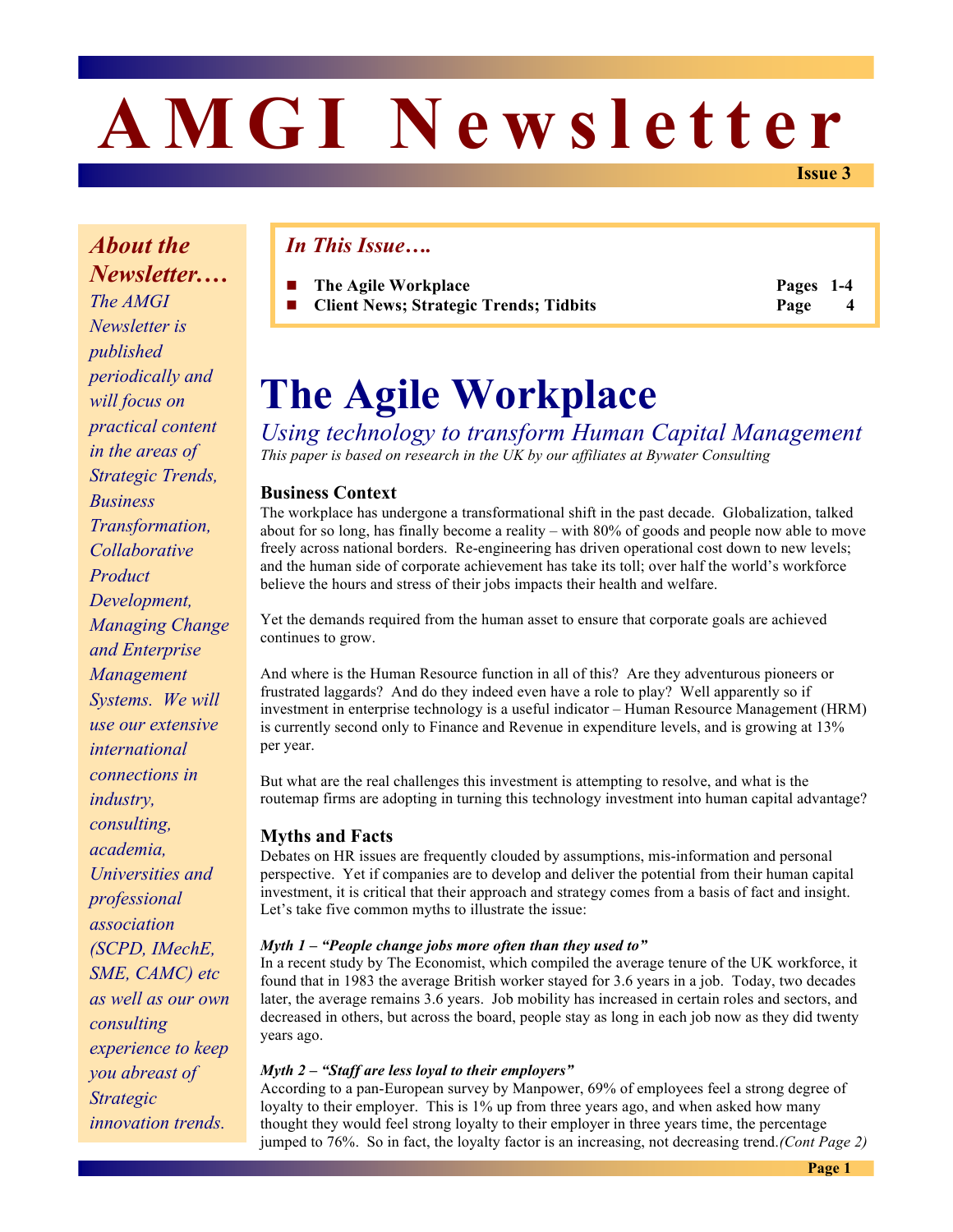#### **The Agile Workplace (Cont'd)**

#### *Myth 3*

#### *"Aggressive downsizers have become more profitable"*

The American Labour Department has released the findings from probably the most comprehensive study of the 'downsizing' wave of the 1990's. It evaluated the sales growth and cumulative three-year earnings of the radical downsizers (those cutting the workforce by more than  $15\%$ ), compared to their competitors. The result? That radical downsizers achieve only one-third of the sales growth of their competitors each year, and less then half the earnings growth. Those who became adept at wielding the axe appear to have generally missed, destroying capability rather then eradicating inefficiency.

#### *Myth 4*

#### *"Development training improves productivity"*

Watson Wyatt's latest Human Capital Index (HCI) – the definitive guide to how human capital enablers link to shareholder value, found that whilst most HR-based levers have a positive impact on the development of shareholder value, development training had a –5.2% impact on shareholder value. A good investment? Perhaps for the individual, but certainly not for the firm.

#### *Myth 5*

#### *"You can't measure the value of human capital"*

The contradiction to this myth is once again in the HCI. When the drivers of shareholder value are considered, return on investment (ROI) only enjoys a 23% correlation, profit a 33% correlation, but the HCI is a 47% link. Can you measure the value of human capital? Well, if you are prepared to accept profit as a measure of shareholder wealth, then the HCI should certainly be on that list.

#### **Strategies**

So perhaps some of the assumptions and perspectives on which companies try to guild their human capital management approaches clearly do not stand up to the scrutiny of data. But what are the facts? What should companies base their strategy upon.

#### Here are five realities:

#### *Fact 1*

*Employees are becoming more diverse* In 1970 over 70% of the UK workforce were married, either with or without children. Today, this group is the minority, with singles and other forms of family and non-family structures predominating. The personal needs and expectations of the employee base has become far from homogenous.

#### *Fact 2 Employees are becoming more stressed*

Last year, the UK economy had to fund almost 35 million lost work days due to stress, up from 20 million just seven years earlier. Indeed, 2.3 million, or almost 10% of the total workforce, claim to be suffering from an illness caused by or made worse by work. This is an issue employers cannot ignore.

#### *Fact 3*

#### *Flexible working has arrived* Flexible working has been on the corporate agenda since the early 1980's, but the combination of changing personal circumstances, and a nudge from European law, has now made this a reality. According to the CIPD, 78% of organizations now offer options to work part-time, 48% provide job sharing, 45% offer working from home, 35% flexi-time and 20% career breaks and sabbaticals.

#### *Fact 4*

#### *Loyalty is increasingly underserved*

We have already seen that almost 70% of the workforce feel a strong sense of loyalty to their employer. But do they deserve it? Increasingly not, if you ask the employees. Whilst 69% give loyalty, only 52% believe that the way their employer acts warrants that loyalty – a loyalty deficit of some 17%, and growing.

#### *Fact 5 Effective Human Capital*

*Management drives shareholder value* Which came first; the chicken or the egg? Does effective human capital management drive shareholder value, or do profitable companies have the ability to motivate and invest in the workplace. Returning again to the HCI, it becomes clear which lags which. If the HCI and financial performance are correlated, with a twoyear gap between them, the correlation for firms with a high financial performance having a high HCI two years later is just 19%, whereas the other way, the correlation jumps top 41%. The data would suggest that if you invest in human capital management – the financial rewards will flow.

#### **The Agile Workplace**

Against this complex background of changing and evolving workplace expectations and capabilities, what is the human capital management approach to take, and how can technology enable it?

There are three elements, which need to happen in a logical order:

- 1. Drive **operational efficiency** in HR administration – create the space and the funds to move forward
- 2. Enable HR to be **a strategic advisor** to the business – providing knowledge and guidance for both policy and deployment
- 3. Allow **organizational-wide engagement and control** of human capital – put the skills and information into the hands of each and every manager and leader throughout the business.

These three elements, when effectively and logically delivered, can provide the ultimate prize to the organization  $-$  a truly agile workplace.

*(Continued on Page 3)*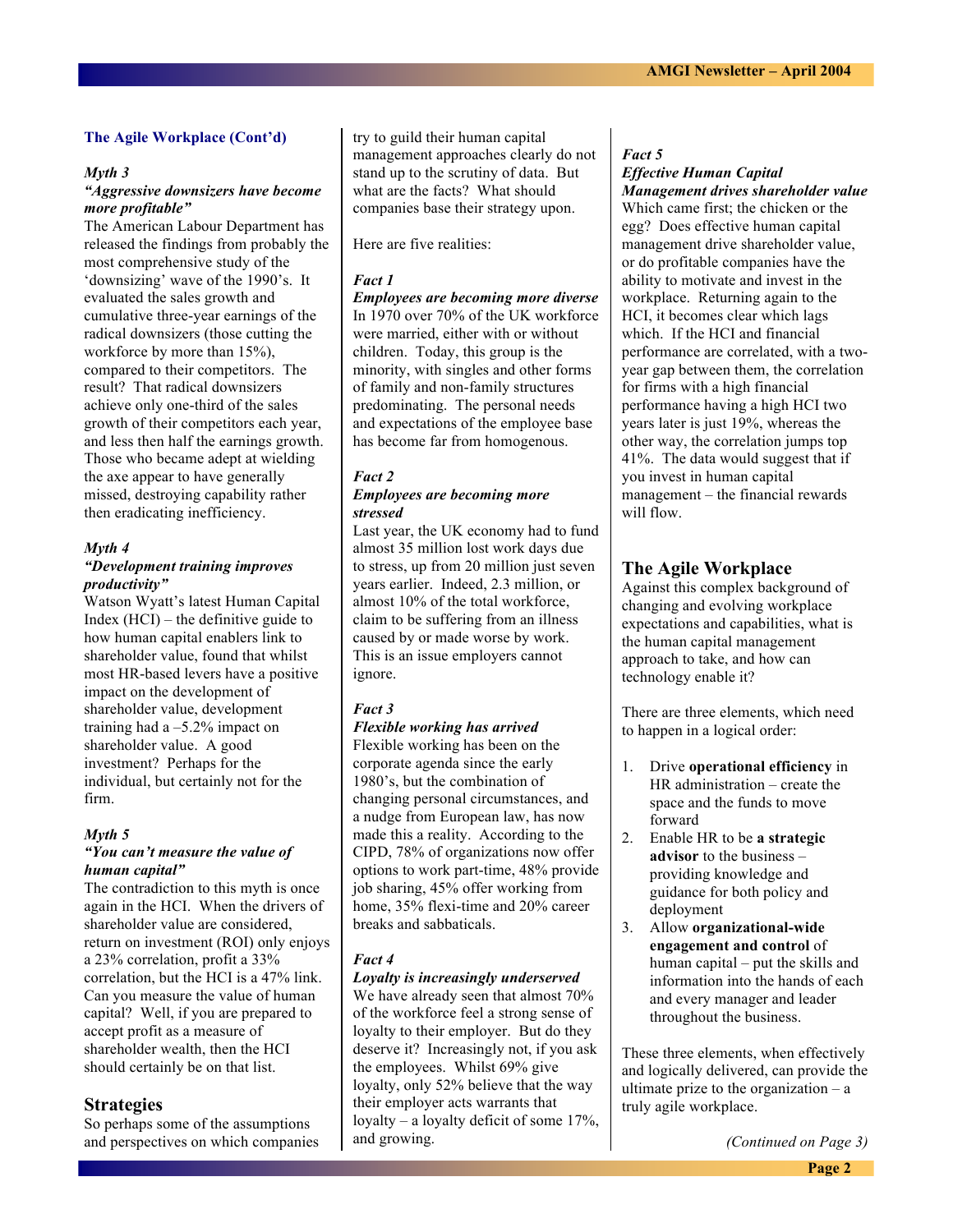#### **The Agile Workplace (Cont'd)**

### *1. HR Operational Efficiency*

The average HR function currently spends over 75% of its total manpower undertaking low value transactional processing. Employee administration, payroll processing, training booking, compensation and benefits administration, recruitment administration and attrition administration are just some of these tasks.

This volume of administration tasks not only gives the organization an inappropriate view of the value of HR, it also ties up the funds which are needed to move HR into a more addedvalue role.

The requirement? Drive substantial cost out of transactional processing, whilst ensuring the process is flawless. But which processes qualify? – Well generally those which have economies of scale and which have a low impact on business strategy.

And this is where technology begins to play a role. Firstly, the implementation of an HR ERP solution, such as SAP, Oracle or Peoplesoft allows for the creation of a single and consistent employee database, and subsequent automation of employee transactions which lever off this central information source. Secondly, the deployment of self-service, where each individual inputs and reviews their own personal information, rather than a department of clerks attempting to undertake the same purpose.

And the typical impact of executing these two technology initiatives? According to a 2002 survey by Cedar you should expect:

- A 48% reduction in unit transaction costs
- A 40% reduction in cycle time
- A 15% reduction in headcount
- A 50% improvement in employee satisfaction

Excellent HR operational efficiency, underpinned by appropriate ERP and self-service technology is the base platform upon which transformational change can begin for human capital management.

#### *2. Strategic Advisors*

Simply processing the holiday form more quickly and cheaply is not going to exploit the asset of human capital.

HR needs to use the funds and space created by the operational efficiency to move into an advisory role with those who actually own staff – the line functions. And in so doing three new roles for HR emerge; those of Employee Champion, Change Agent and Strategic Partner (See Figure 1). These encompass everything from developing pollicies which engender and support the organization's objectives (such as reward and recognition, development and performance management) to equipping line managers to direct and

> **Strategic Partner Strategic Partner** *Aligning HR with business strategy Aligning HR with business strategy*

Employee Branding Employee Branding Building the Psychological Contract Building the Psychological Contract Planning Succession Planning Succession Improving Productivity Improving Productivity

#### **Admin Export Admin Export** *Cost efficient administration Cost efficient administration*

Recruitment Recruitment Pay & Benefits Pay & Benefits Induction Scheduling Scheduling<br>Absenteeism & Attendance Absenteeism & Attendance Transfer & Leaver Management Transfer & Leaver Management Discipline & Grievance Discipline & Grievance Employee Data Management Employee Data Management Induction

coach their team members.

*Figure 1 New Roles for HR Functions*

And how can technology support this?

Well, not necessarily through more applications, but through utilizing the control provided by the ERP platform. Data structure and authorization policies – both foundational strengths or ERP solutions – are the places where business policy is deployed.

HR people can also enable policy development and advise line managers on the course of action and advise line managers on the course of action to take. Since all HR transactional activities are going through the ERP processes, effective reporting sitting above that operating data will provide the insight and knowledge to make informed and business enhancing choices.

*3. Organization-Wide Added-Value* So does it stop there? Well it doesn't have to. There is one further step to achieving a fully agile workplace.

Aligning and equipping the entire workforce behind the strategic

> **Change Agent Change Agent** *Implementing Change Implementing Change*

Developing Change Agents Developing Change Agents Creating Workforce Commitment Creating Workforce Commitment Facilitation/Coaching Facilitation/Coaching

#### **Employee Champion Employee Champion** *Identifying workforce needs Identifying workforce needs*

Career Management Career Management Occupational Health & Welfare Occupational Health & Welfare Recognition Recognition Work/Life Balance Work/Life Balance

objectives of the business. People (HR acting as strategic advisors) and policy create the environment and the impetus. But to engage the entire business these resources alone are not sufficient. There needs to be